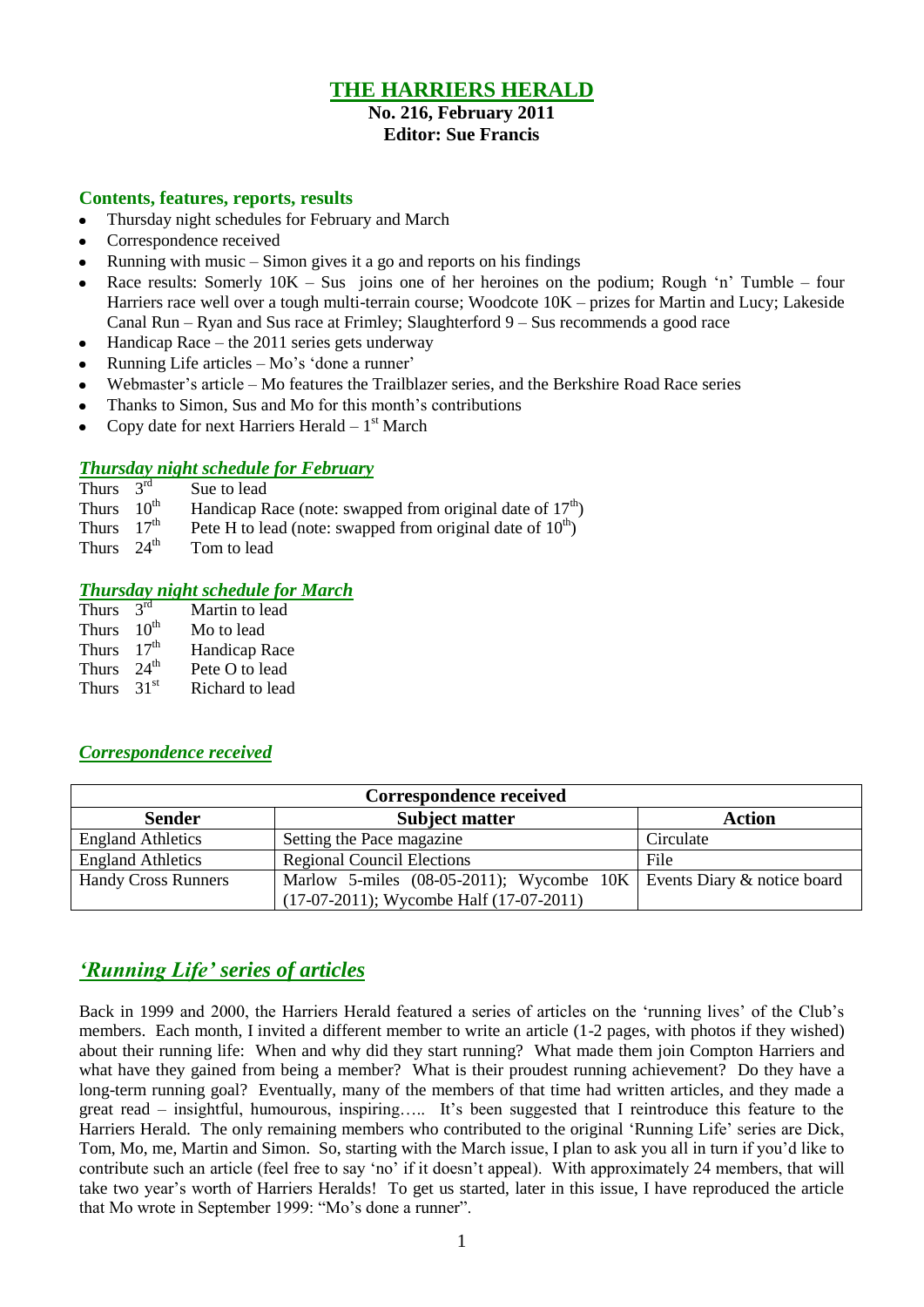### *Running With Music* **Simon**

By strange coincidence last month"s Herald landed on my virtual door-mat at just about the same time that I was about to sit down and write this, so this article is something of a codicil to Mo"s article about running whilst listening to music.

A couple of months ago I finally got around to buying an iPod Shuffle. I think it's a  $2<sup>nd</sup>$  generation one but it might be a 1<sup>st</sup> or  $3^{rd}$  – I have no idea. All I know is that I got it off Ebay, it cost £25 and it was probably superseded within a matter of hours of my purchase, such is the march of technological progress these days.

My primary reason for buying it is so that I can take some music with me on holiday  $-1$  have yet to find an airline which provides 3-pin sockets for me to plug my CD player into on an aircraft – to alleviate the boredom of a flight to Egypt and to save having to play "I-Spy" with Joanna for five hours. However, after it arrived and I"d charged it up and dumped a load of music on it, it seemed a shame not to try it out whilst running; especially as nearly everyone I see out running these days is plugged in/zoned out/whatever it's called. So I duly laced up the old running shoes and strapped on the iPod to see what happened.

It's damned tricky, running to music. Now, maybe it's just me – it probably is – but I ended up trying to run to the beat of each track and probably looked like a bloke wearing leg-irons going past a magnet factory. And as my musical tastes are, er, eclectic, the stuff I listen to just isn"t really conducive to a regular stride.

A quick perusal of some of the tracks I have on my iPod will probably give you a fairly good idea of my taste in music. Apart from the obvious knock-out songs by the likes of Cold Chisel, Jimmy Barnes, Lynyrd Skynyrd and Bon Jovi I have some relatively unknown stuff too by artistes such as Matchbox 20, Hunters & Collectors, The Tragically Hip and Dashboard Confessional. And none of it is stuff you can run to. Not if you want to keep a steady pace, anyhow.

The only songs (out of 121 currently on the Shuffle) to which I have found I can actually run are 1)You"re The Voice by John Farnham and 2) the last 12 bars of Go Your Own Way by Fleetwood Mac. Everything else just seems to cock up my cadence at which point I have to stop, concentrate and try and run again. It usually lasts about two minutes before I have to stop and try again…

I ended up turning it off after twenty minutes and doing what I was supposed to be doing in the first place – having an enjoyable run in the countryside away from the noise and distractions of modern life. I guess I can at least say that I"ve tried it, but having tried it I really don"t know what all the fuss is about. Surely the whole point of running is to actually experience the run, not numb the brain and beat it into submission by distracting the senses?

So – have any other Harriers run whilst plugged in to their iPods/MP3 players, and if so how was it for you? I"m genuinely intrigued to know whether anyone else has had the same experience as I have whilst trying to run to music, or whether it"s just a result of my musical tastes not synchronising with my legs. I"m sure it must work for some people, but having tried it myself I reckon the best way to listen to music when running is to buy a treadmill and set it up in the front room next to the stereo. And there"s less chance of getting hit by a car as you cross the road to the sound of Summer Of "69 too…

My current "top ten" favourite tracks are as follows: At The Hundredth Meridian – The Tragically Hip; Bow River – Cold Chisel; The Widows Peak – Dashboard Confessional; Gimme Three Steps – Lynyrd Skynyrd; Booed My Last Hoo – The Twang Dragons; Working Class Man – Jimmy Barnes; Smooth – Rob Thomas and Carlos Santana; The Boys Light Up – Australian Crawl; Real World – Matchbox 20; and My Medicine – The Pretty Reckless. OK, so I"d put money on most of you probably never having heard of maybe eight of them, but I like "em. What sort of stuff do other Harriers listen to when they"re trolling round the countryside?

Ps. Never, ever try to run to La Villa Strangiato by Rush…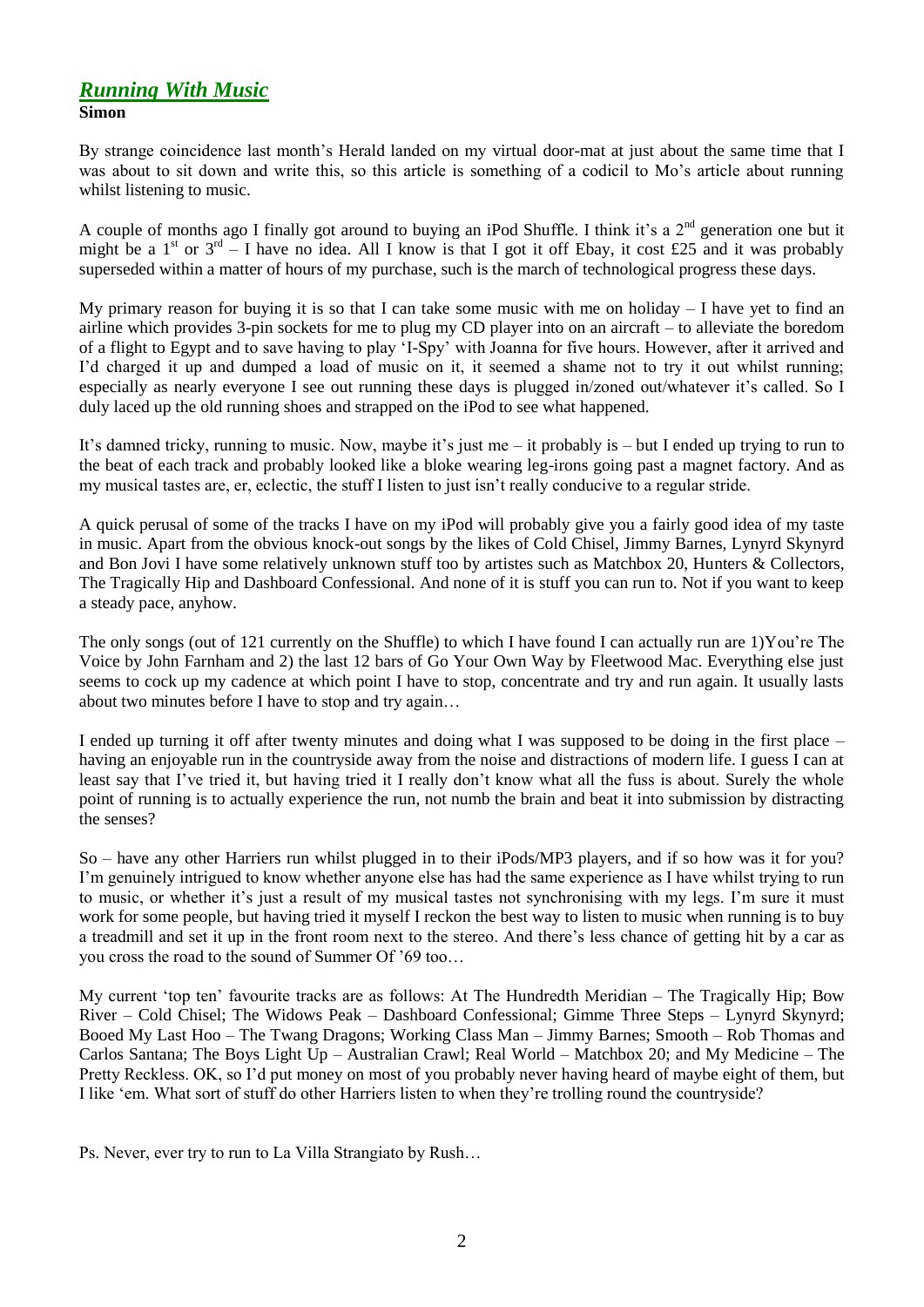## *Race reports and results*

### *The 10th Somerly 10K, 3rd January* **Sus**

I must have been the happiest lass finishing this race; not only did I come  $3^{rd}$  among the ladies (perhaps coming 2<sup>nd</sup> would have made me even happier, but that is being greedy!) apart from receiving a trophy and wine I also received a lovely big cake and ...... yes it gets even better.... together with the Liz Yelling!

The race is held entirely within the grounds of the private Somerly estate. The route itself is very similar to the Highclere 10K, a mix of gravel road, tarmac, grass field and wood path. It is very well organized by The Wessex Autistic Society and there is even free massage afterwards! Worth doing, but you will have to wait another 10 years to have a chance to win the cake again as this was only because of the  $10<sup>th</sup>$  anniversary of the race, so put a mark in your 2021 calendar - I certainly have.

#### Results summary:

| $1st$ Male   | Robin Wood  | 34:41 |
|--------------|-------------|-------|
| $1st$ Female | Liz Yelling | 35:17 |
| $3rd$ Female | Sus         | 41:57 |
|              |             |       |

### 465 Finished the race





### **Sus and Liz compare cakes**

# *Rough 'n' Tumble, 16th January*

Four Harriers did well in the Rough "n" Tumble, a ten-mile multi-terrain race near Pewsey.

| Results summary:             |                                         |         |  |  |  |
|------------------------------|-----------------------------------------|---------|--|--|--|
| $1st$ Man                    | Barry Stoddart, The Army                | 1:04:53 |  |  |  |
| $1st$ Lady                   | Annie Baumber, Bracknell Forest Runners | 1:15:28 |  |  |  |
| 26 <sup>th</sup>             | Ryan                                    | 1:16:44 |  |  |  |
| $2nd$ Lady, 44 <sup>th</sup> | Sus                                     | 1:21:15 |  |  |  |
| 122 <sup>nd</sup>            | Terry                                   | 1:30:48 |  |  |  |
| 233 <sup>rd</sup>            | Hannah                                  | 1:40:53 |  |  |  |
| 493 finished the race        |                                         |         |  |  |  |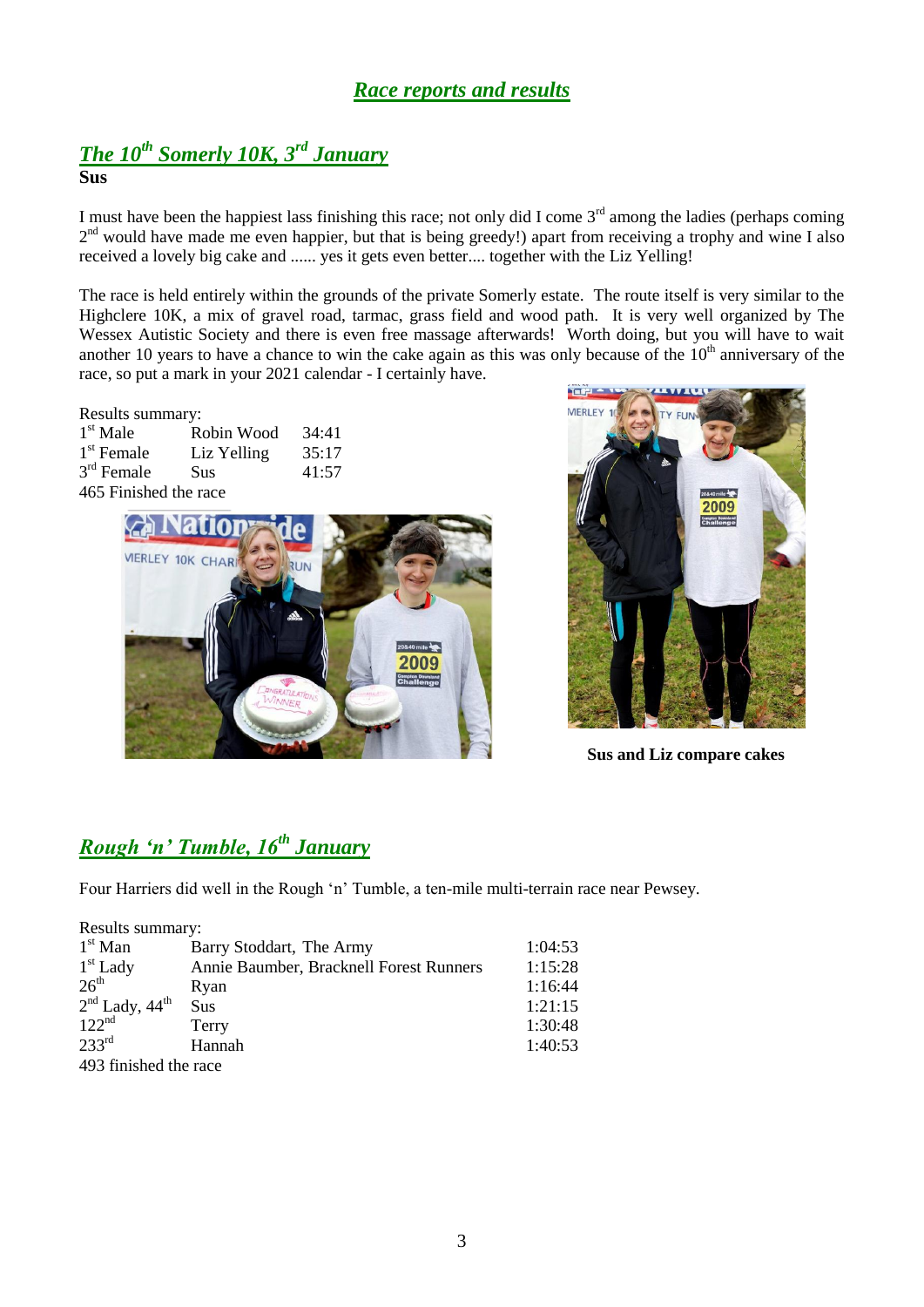## *Woodcote Lions 10K, 9th January*

### **Sue**

Five Harriers raced in this long-standing local road race on a bright sunny and still day. Conditions were almost perfect for racing, but there were frequent patches of black ice following a bitterly cold night. "Scaredycats" like me, Martin and Richard, ended up running on the grass verge or in the gritty gutter to try to get some better grip. Others, notably Lucy (who Sus describes as a "dear-devil"!), seemed completely unfazed by the ice and raced very well. By the 5K mark, Martin had disappeared into the distance, but Richard was just ahead of me, with Lucy and Terry quite close behind me. Lucy"s downhill running skill came into play as she caught me at the 7K mark. We changed places a few times up the hill, and then Lucy made a break and started pursuing Richard. In what was probably her best ever  $10K$  race, Lucy achieved a well-deserved  $3<sup>rd</sup>$  lady placing, with me 4<sup>th</sup>. To add to the Compton Harriers celebrations, Martin's good performance earned him 1<sup>st</sup> MV50, Richard was  $2<sup>nd</sup> MV50$ , and Terry set a 10K PB on a far from easy course. Mo had a good workout cycling round to support us.

After a well-organised race, the presentations got off to a dodgy start: the winner was announced as John Waters (race #384, who actually finished in 47:20 and had gone home), while the real winner (race #394) and his supporters looked confused! Once the mistake was realised and apologies made, the rest of the presentations went smoothly and the Harriers cheered as Martin and Lucy were presented with their trophies by Sir John Madejski.

| Results summary:                       |                             |            |
|----------------------------------------|-----------------------------|------------|
| $1st$ man                              | Chris Green<br>(Reading)    | 35:14      |
| $1st$ lady $(9th)$                     | Samantha Amend (Belgrave H) | 38:36      |
| $24^{th}$ (1 <sup>st</sup> MV50)       | Martin                      | 41:41      |
| $36^{th}$ (2 <sup>nd</sup> MV50)       | Richard                     | 42:59      |
| $39th$ (3 <sup>rd</sup> lady)          | Lucy                        | 43:11      |
| 43 <sup>rd</sup>                       | Sue                         | 43:26      |
| 60 <sup>th</sup>                       | Terry                       | 44:31 (PB) |
| $432$ finishers $-$ last finisher 1:20 |                             |            |



 **Above: Terry at 7K Right: Woodcote 10K trophy winners**



# *Lakeside Canal Run 8.2 miles (by 2:09 events), 23rd January*

| $1st$ Man  | Mark Ryall, Victoria Park Harriers | 44:35 |
|------------|------------------------------------|-------|
| $9th$ Man  | Rvan                               | 51:09 |
| $1st$ Lady | <b>Sus</b>                         | 53:11 |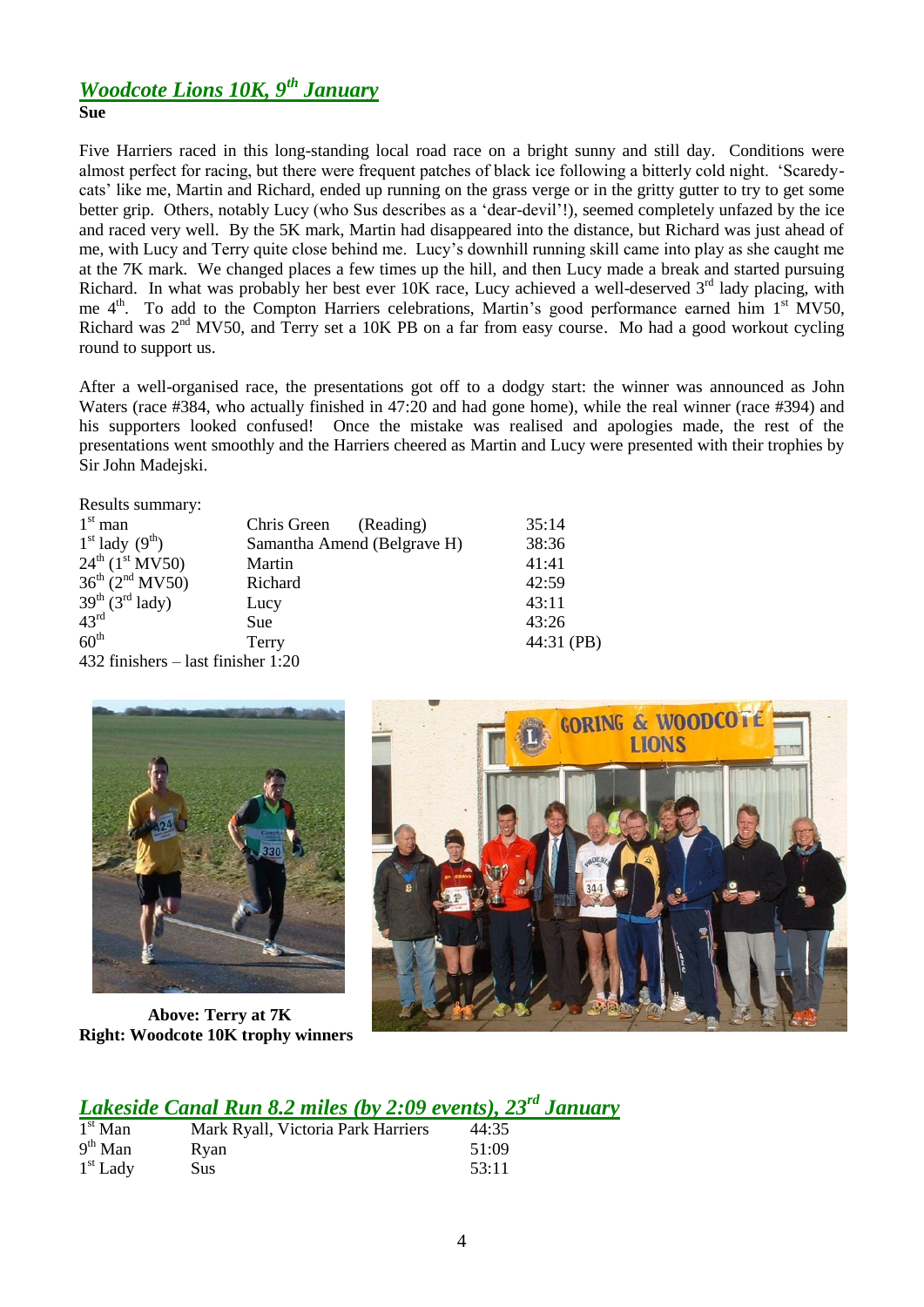# *Slaughterford 9 (by Chippenham Harriers), 30th January*

**Sus**

It is a very well-established organized race with a lovely route incorporating wood, grass fields, tracks, a bit of road and tackling 900 feet of ascent/descent it should be right up a Compton Harrier's street. Yet I was the only one doing it, and this got me wondering why? It is only a short drive down the M4, it is neither too long or short for anybody in the club, it was well announced in our race calendar, and it was only 8 quid - for this you get a t-shirt, energy drink, a bar of chocolate, a bottle of water, and a free hot shower afterwards. So what could go wrong? You do not have to race it you can do it as a Sunday run. So come on guys make a note in your calendar for next year and I promise you will not be disappointed!

| $1st$ Man  | Tom Fisher, Avon Valley Runners            | 52:38   |
|------------|--------------------------------------------|---------|
| $1st$ Lady | <b>Lynette Porter, Bitton Road Runners</b> | 1:04:47 |
| $3rd$ Lady | Sus:                                       | 1:07:10 |

## *Handicap Race*

### **Sue**

The first race of the 2011 Handicap series saw seven regulars joined by new member Maggs, and also Peter L who was making a welcome return after a 6-month injury layoff. Conditions were good for racing, and there were good performances all round with a very close race to the finish. At the bottom of Shepherd"s Mount, Pete O, Dick, Lucy, Steve and I were all together. I managed to open a small gap, but there was no scope for easing off. I won the race, very closely followed by Pete O, Dick, Lucy and Steve, all within 18 seconds. This was quite a challenge for Jan who was time-keeping: she said she couldn"t tell the difference between Dick and Pete! Mo and Gillian, had they started at their correct handicapped time, would also have finished within this same time range. Peter ran a good relaxed race, without aggravating his injury, while Maggs said she enjoyed the race and set a good target for next month. Thanks to Jan for timing. The next Handicap Race is scheduled for Thursday 10<sup>th</sup> February (Village Lap route).

| Finish<br><b>Position</b> | <b>Position on</b><br>handicap | <b>Name</b>   | <b>Start time</b> | <b>Finish time</b> | <b>Actual time</b> | Handicap<br><b>Beaten?</b> |
|---------------------------|--------------------------------|---------------|-------------------|--------------------|--------------------|----------------------------|
|                           |                                | Sue           | 5:33              | 17:51              | 12:18              | $-0:09$                    |
| 2                         |                                | Pete $\Omega$ | 4:57              | 17:54              | 12:57              | $-0:06$                    |
| 3                         | 4                              | Dick          | 4:57              | 17:55              | 12:58              | $-0:05$                    |
| 4                         |                                | Lucy          | 5:05              | 18:00              | 12:54              | 0:00                       |
| 5                         |                                | <b>Steve</b>  | 3:40              | 18:09              | 14:29              | $+0:09$                    |
| 6                         |                                | Peter L       | 6:05              | 19:31              | 13:26              | New Runner                 |
| ┑                         | 2                              | Mo            | 2:03              | 18:49              | 18:49              | $-0:08$                    |
| 8                         | 6                              | Gillian       | 0:50              | 20:17              | 20:17              | $+0:07$                    |
| 9                         |                                | Maggs         | 2:03              | 20:49              | 20:49              | New Runner                 |

As previously, championship points have been awarded accordingly to position on handicap. So, I get the 12 points, Mo the 10 points (not a fix – honest!), and Pete O gets 9 points.

| Pos.                    | <b>Name</b>  |              | Race points              |      |      |      |      |                          |                          |                          |              |
|-------------------------|--------------|--------------|--------------------------|------|------|------|------|--------------------------|--------------------------|--------------------------|--------------|
|                         |              | Race         | Race                     | Race | Race | Race | Race | Race                     | Race                     | Race                     | <b>Total</b> |
|                         |              |              | 2                        | 3    | 4    | 5    | 6    | 7                        | 8                        | 9                        |              |
| 1                       | Sue          | 12           | ٠                        | ۰    |      | ۰    |      | $\blacksquare$           | ۰                        | $\blacksquare$           | 12           |
| $\overline{2}$          | Mo           | 10           | -                        |      |      |      |      |                          | $\overline{\phantom{0}}$ | -                        | 10           |
| $\overline{\mathbf{3}}$ | Pete O       | 9            | $\overline{\phantom{a}}$ |      |      |      |      |                          | $\overline{\phantom{0}}$ | $\overline{\phantom{a}}$ | 9            |
| $\boldsymbol{4}$        | Dick         | 8            | ۰                        |      | ٠    |      |      |                          |                          | $\blacksquare$           | 8            |
| 5                       | Lucy         | $\mathbf{r}$ | $\overline{\phantom{a}}$ | -    |      |      |      |                          | $\overline{\phantom{0}}$ | $\overline{\phantom{a}}$ | ⇁            |
| 6                       | Gillian      | 6            | $\overline{\phantom{a}}$ | -    | -    |      |      | $\overline{\phantom{0}}$ | $\overline{\phantom{a}}$ | $\overline{\phantom{a}}$ | 6            |
| 7                       | <b>Steve</b> | 5            | ۰                        | ۰    | ٠    |      |      | -                        | ۰                        | $\blacksquare$           |              |
| 8                       | Maggs        | 4            | ۰.                       |      | -    | -    |      |                          | ۰                        |                          | 4            |
| 9                       | Peter L      | 4            |                          |      |      |      |      |                          |                          | -                        | 4            |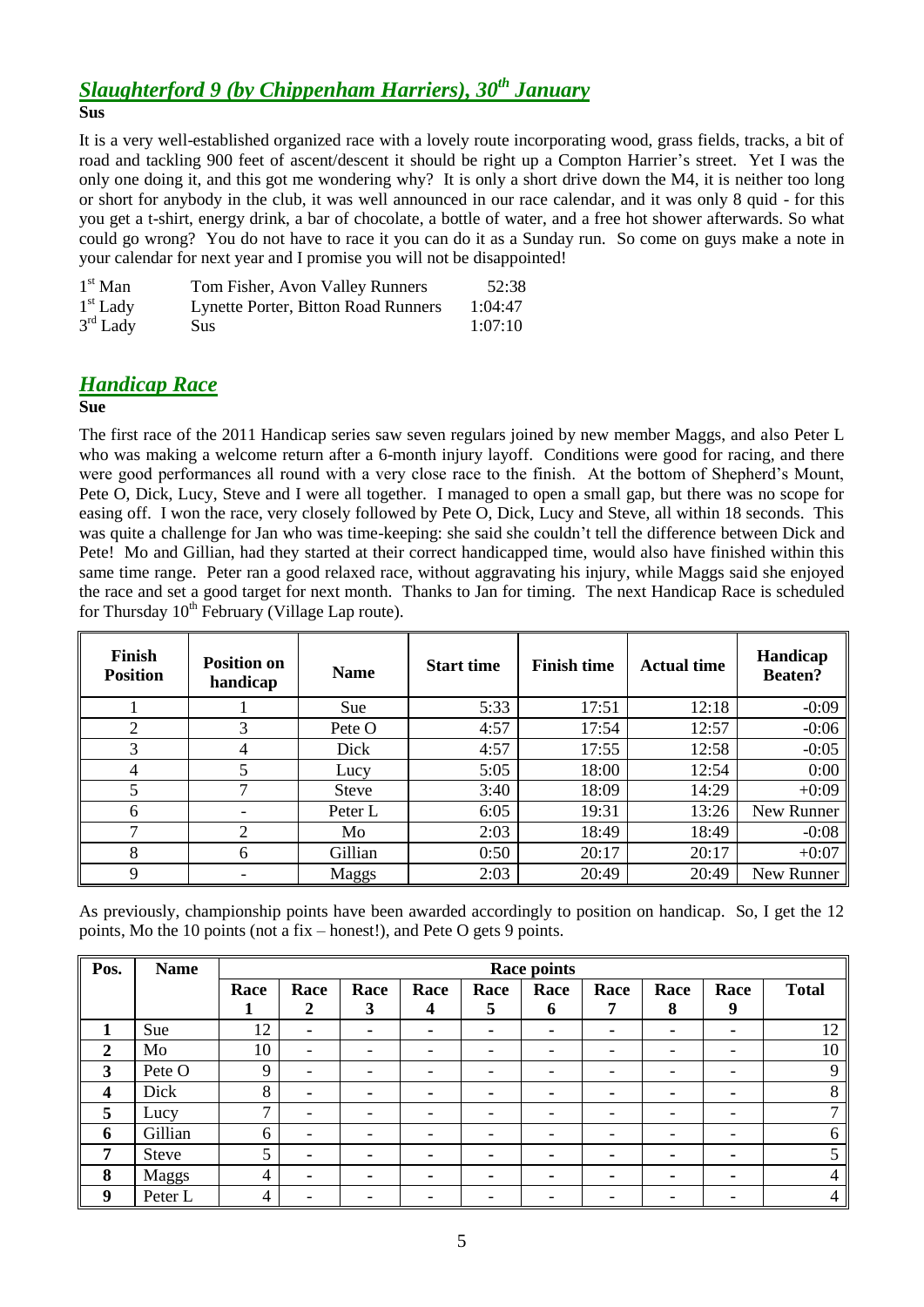## *Mo's 'done a runner'*

It is usually a surprise to people I meet when I tell them I belong to a running club. I don't exactly look like a runner - wrong shape.... too heavy.... feet at a strange angle etc and when I mention distances such as 18 miles, marathon and 40 miles, then the look of disbelief is complete! How did it all start? As most of the longerserving members will know, I didn't embark on my distance running career until I'd entered unknown territory (over 40 years old) when I couldn't do anything else I suppose! Not that I'm being at all disrespectful to those of you who run much better than me.... Thinking about it, that's all of you isn't it? Anyway, it's just that I was involved in other sports that were more suited to my build. That is football, rugby, badminton, cricket.... Tiddlywinks and darts have also featured in my sporting career!

OK, back to running.... Actually, I would first like to mention my early athletic career! It all began at primary school when I was particularly good at the 100 yards (I know those of you who were at the open meeting at Swindon a few years ago might find it hard to believe - more later!). Despite my speed in the 100 yards, I invariably finished in second place as there was another lad who always seemed to beat me by half a stride or so. I was desperate to win - what could I do? I had to find an event where my speed and running style were an advantage, but it would need to be unsuitable for my rival! I found the perfect answer.... the sack race! (Come on .... stop laughing!) I mastered the technique by placing my feet in the corners of the sack and running like mad instead of the more traditional hopping method. In fact I mastered it so well that I ended up representing the Newbury Schools at the Berkshire County Schools Sports .... And I won even after tripping and falling half way through the race!

My next success was at St Bartholomew's Grammar School, Newbury where I was again lucky enough to find an event that suited my short distance speed - the long jump. I managed to better the under 13"s long jump record, which had stood for 20 years at 14ft, by recording a distance of 14ft 2½in. Unfortunately, 1 year later another lad extended it to 14ft 10in - never mind, I held the record once! From here on, my athletic career took a back seat, as I became more involved in rugby and cricket. It was also mandatory to take part in cross country, but I wasn't that keen on it at the time; oh to dream about what might have been! Outside school, I played football for Compton Minors (my sporting preference), as football was not allowed at St Barts!!

My first recollection of distance running was at College in Weybridge, Surrey when I was 18 years old. I was pretty fit at the time, playing football on Saturdays and rugby on Sundays in addition to circuit training and tiddlywinks in the week (not to mention the sessions in the college bar - another story!). The college needed volunteers to take part in a 6-mile inter-college cross-country event, so I accepted the challenge, especially as several all-women colleges were also involved - this was actually before the lure of Lycra! I can't recall my time for the distance, but I did actually finish in the top half - not bad, as I had not previously run that far.

After my enforced departure from College (alright ... after I failed the first year degree course exams ... ), for the next 15 years or so football became my main sporting passion as distance running again took a back seat. Running did however feature in many training sessions - I can remember running a 5-mile route from the Compton recreation ground, via the Red Lion and Crow's Foot to Lowbury Hill and returning via Brown's Firs and Wallingford Road. The session always ended in a sprint from the Swan Hotel and back through the recreation ground to the old wooden football pavilion. I invariably won this "race" although some of my teammates eventually realised that if they started the sprint from around Cundell's stables they had a better chance of running the finish out of me.

The next part of my story centres on a cold February day in 1991, whilst working as Clerk of Works at RAF Wroughton. I had been inactive in a sporting sense for about 8 years. I had given up football and concentrated instead on my career, which required me to work at weekends (I needed the money too!). My leisure time was taken up with my involvement in music and with the lack of any sporting exercise, my weight had ballooned to 15½ stones ( ... and rising!). I remember sitting down to eat my lunch and attempt the Daily Telegraph crossword when I became aware that my eyes were not focussing properly ... in fact I became dizzy and could see a circle of stars and blank spaces. Panic set in as I broke out in hot flushes ... I had to go outside for fresh air before I passed out! It was freezing outside and the cold air slowly brought me round ... what was happening?

To cut a long story short, I later found out that I had most likely had a migraine attack, but the incident was a turning point in my life. I made an appointment to see the doctor who advised me that I should have a full check-up at the well-man clinic. This is where my return to fitness began as the nurse "put the frighteners on"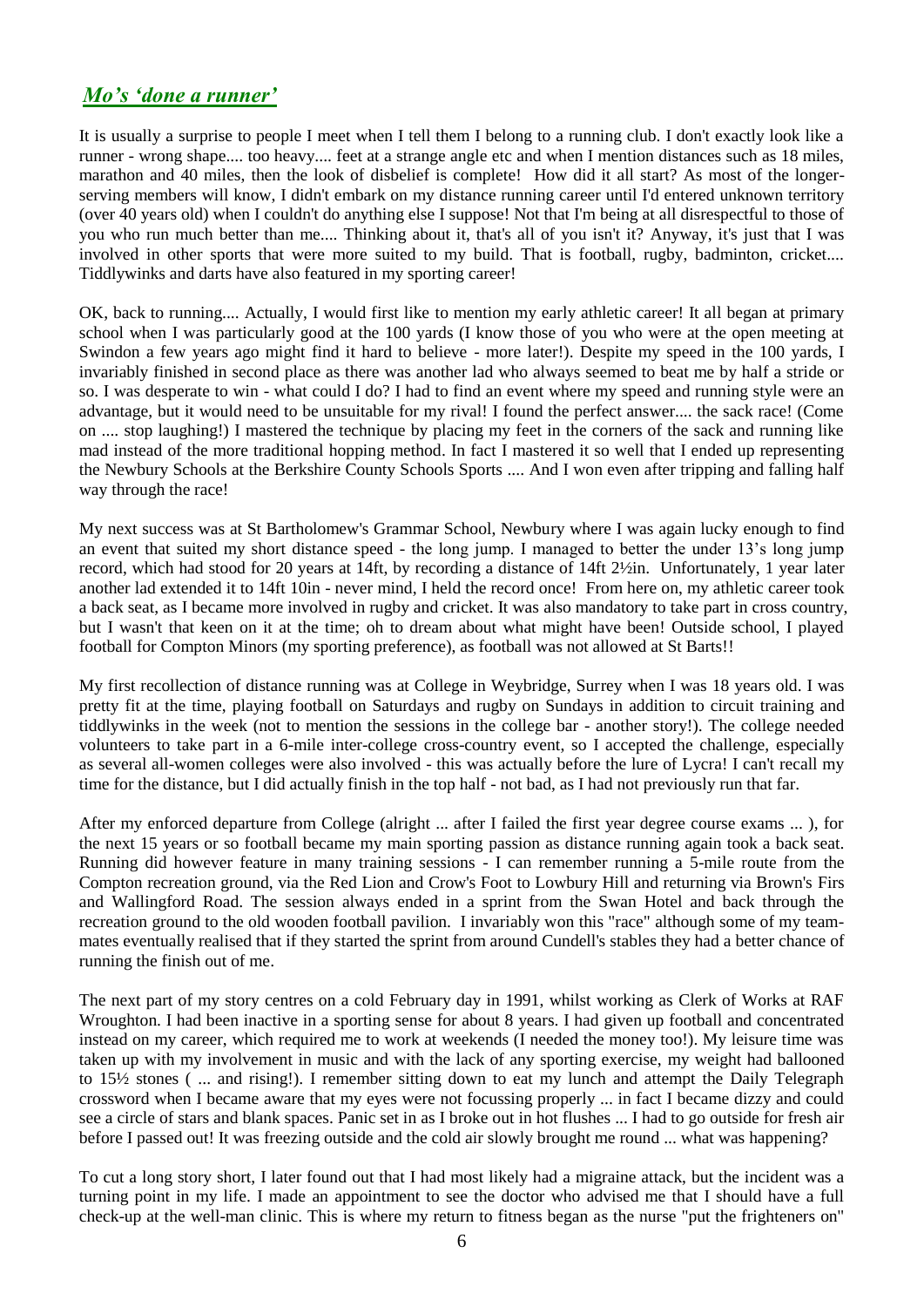by telling me that I was an excellent candidate for a heart attack! You try eating after that! Over the next three months, I survived on black coffee, dry toast and carrots with the occasional apple for good measure. The effect was amazing - my weight reduced from  $15\frac{1}{2}$  stones to  $12\frac{1}{2}$  stones ... a loss of 3 stones in 3 months! (Not an advisable dieting method by the way - I did look ill, although I felt fine). The next step was to get fit!

I set myself small targets such as walking up a 1-in-6 hill without feeling completely knackered, then running up the same hill without stopping jogging as far as I could before I had to stop. By July 1991, my weight had dropped to a little under 12 stones and I was starting to feel fit! Over the next 12 months, I jogged mainly offroad with my faithful Labrador as running partner and was able to increase my distances until I could comfortably jog for at least 5 miles before I had to stop. It was time for a new challenge - I entered my first running event on 6<sup>th</sup> September 1992 ... the Kerridge 10- mile road race! My aim on the day was to run at 9minute per mile pace, with a target time of 1hr 30 min. My actual time was 1hr 26min 16sec ... and I did in fact raise £200 for charity. As I was unfamiliar with the particular demands of road running, I ran in non-cushioned trainers and managed to black every toe on both feet! There was also another significant happening as I sped towards the finish ... I met Dick (to his amazement!) and Fiona, both having completed the race a little before me! This is where my Compton Harriers running career began as Dick said he didn't know I was a runner (nor did I!) and invited me to join the club - so I did.

Since that memorable first race, I have entered races at many different distances both on and off road, from 4 miles to 40-miles - I'm still awaiting my first win ... but one day - who knows! As to the most memorable event ... that is difficult as I remember so many for different reasons. There was the Oxford ½ Marathon on the  $29<sup>th</sup>$  September 1992 (my second event) when I ran as John Prentice ... and guess who was interviewed, whilst running, by the local radio station! The reporter must have thought I was an oddball (no comment please!) as when he asked me where I lived, I had to think very hard before replying "East Ilsley ... I think". He also asked me if I had run the event before, to which I replied that I couldn't remember. However, when asked if I was enjoying it and would I do it again I was able to answer immediately ... "you must be joking". I finished in 1:55:50 and I was pleased to beat the 2hr mark. The Weston Prom runs also provide happy memories of the mad dashes along the M4 and M5 on Thursday evenings once a month and the fun we had afterwards in the Captain's Cabin - particularly the night of Sue's birthday when I presented her with a tiny birthday cake and the landlord came out with a massive carving knife to cut it! Another enjoyable night in the Captain's Cabin was the night the landlord gave away 6 free oysters with every pint of Guinness.

Other memorable events for me are: - The regular Eynsham 10k when there has traditionally been a good turnout of Harriers. The Thatcham 10k when I failed to notice the 'sleeping policeman' at the finish and managed to go sprawling on the tarmac. The Bath ½ Marathon reminds me of the challenge I made to Sue - if only I'd realised I was just 2 minutes behind! And who will forget those immortal words from Fiona "Thank you Malcolm!" on our away-day at Aldbourne when I inadvertently caught her heel on a downhill track. The Grizzly is another event that has been memorable for me every time I have run it (4 times now) ... somehow the pain seems to fade from memory and before you know it, you've entered again! My first Compton 40 was also memorable for me, as I never thought I could possibly run that far. The Long Barrow round features in my favourites list, especially the balloon start and the day Sue Paulin entered only to be told that entrants had to be over 16 years old! Of course, there's also the Dursley Dozen and, for sheer fun, the Dauntsey horse-trials course takes a lot of beating. The Ridgeway Relay is another good fun day out, and I have to laugh every time I think of the open meeting at Swindon when I entered the 100 metres and caused havoc by stopping half way after hearing a whistle. I thought it was a false start recall ... when I stopped, everyone else did too and the starter was shouting at us to carry on running! I also entered the 3000 metres and was lapped by everyone once, with the winner lapping me twice. After all that, I ran the 1500 metres in a time somewhere near 6 minutes ... and finished with one person behind me!

However, I suppose the most memorable event for me has to be my first London Marathon on  $17<sup>th</sup>$  April 1994. I can still remember how my friends and work colleagues laughed when, at 15½ stones in 1991, I told them that I would run the Marathon in the next 2 or 3 years! Well I did it, raising £520 for charity and finishing in 4:06:53, running non-stop ... not bad for someone who was considered to be a good heart attack candidate 3 years earlier!

Finally, I must also thank Tom for the encouragement he gave me when I trained with him at Inkpen for my first London Marathon, and of course thanks to Maggy too for the refreshments following the training sessions - I couldn't have managed without. For those of you who have managed to get to the end of this article, well done. I hope you found some interest in my favourite thoughts and memories.